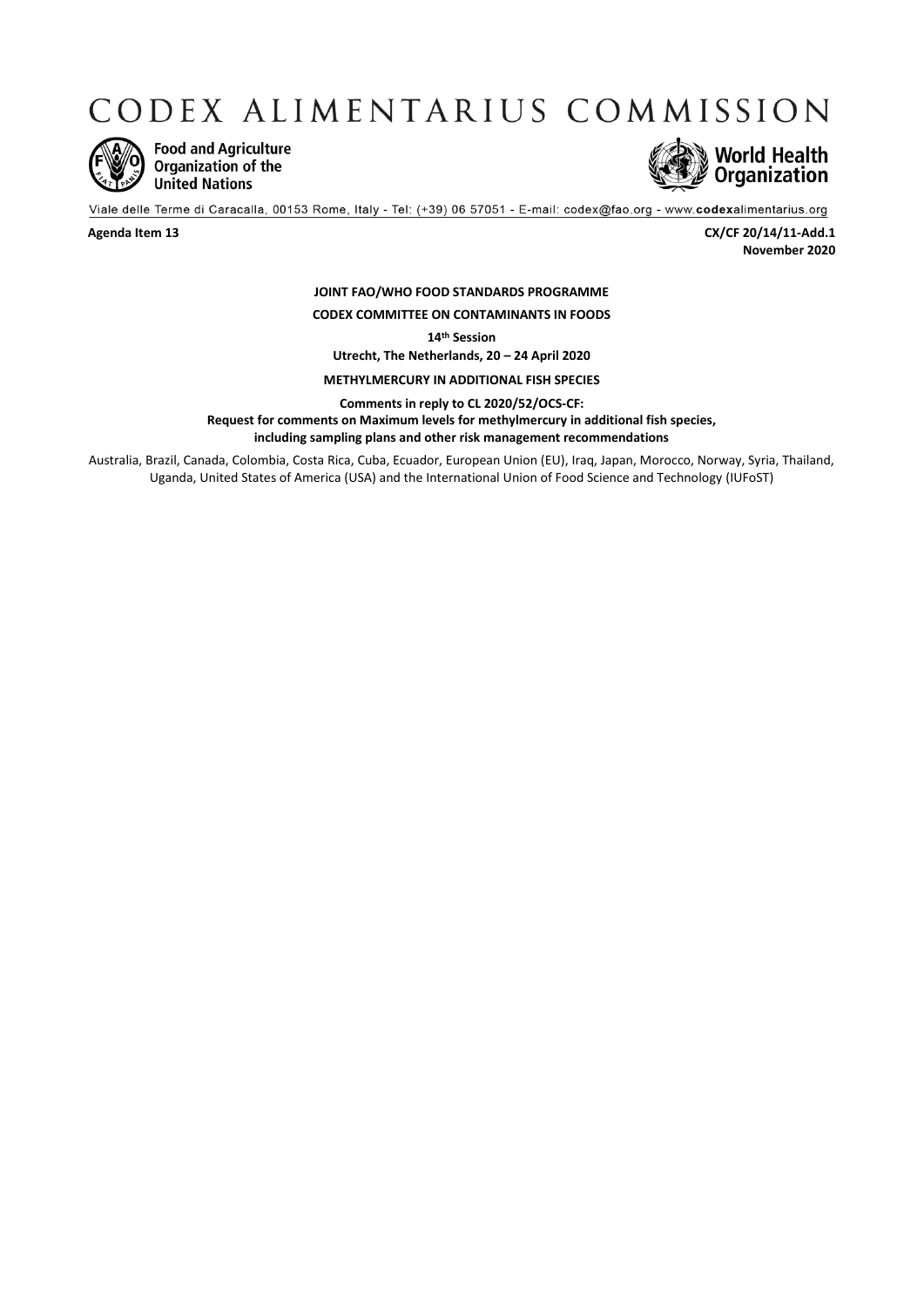## **GENERAL AND SPECIFIC COMMENTS**

| Member /<br>Observer | <b>Comments</b>                                                                                                                                                                                                                                                                                                                                                                                                                                                                                                                                                                                                                                                                                                                                                                                                                                                                                                                                                                                                                                                                                                                                                                                                                                                                                                                                                  |
|----------------------|------------------------------------------------------------------------------------------------------------------------------------------------------------------------------------------------------------------------------------------------------------------------------------------------------------------------------------------------------------------------------------------------------------------------------------------------------------------------------------------------------------------------------------------------------------------------------------------------------------------------------------------------------------------------------------------------------------------------------------------------------------------------------------------------------------------------------------------------------------------------------------------------------------------------------------------------------------------------------------------------------------------------------------------------------------------------------------------------------------------------------------------------------------------------------------------------------------------------------------------------------------------------------------------------------------------------------------------------------------------|
| <b>Australia</b>     | Responses to request for comments                                                                                                                                                                                                                                                                                                                                                                                                                                                                                                                                                                                                                                                                                                                                                                                                                                                                                                                                                                                                                                                                                                                                                                                                                                                                                                                                |
|                      | 6a. Maximum levels                                                                                                                                                                                                                                                                                                                                                                                                                                                                                                                                                                                                                                                                                                                                                                                                                                                                                                                                                                                                                                                                                                                                                                                                                                                                                                                                               |
|                      | The proposal for new work on maximum levels for methylmercury in Cusk eels will apply to all Cusk-eels. This is despite the GEMS Food Contaminant database including<br>only methylmercury data for Pink Cusk-eels, and not for other Cusk-eel species. It is noted that the FAO capture statistics for 2017 reported that four species of cusk-eel<br>(pink, red, black and kingklip) were caught, with pink cusk-eel accounting for 80% of the tonnage and kingklip (16%). Whilst we are aware that a precedent was set in<br>CX/CF 18/12/7 for the grouping of species (for tunas, sharks and marlin), this was based on data which indicated all major species within the respective groupings have<br>average methylmercury concentrations above the selection criteria. There is currently no available data on the concentration of methylmercury in Kingklip. Setting an<br>ML for methylmercury for all Cusk-eels could be setting a precedent for future ML setting, where an ML can instead be set for a group even when there is a lack of data.<br>The Australian Fisheries Management Authority (AFMA) releases catch data from the Commonwealth managed fisheries. In 2018, 874.1 tonnes of Pink Cusk-eel<br>(Genypterus blacodes), 35.1 tonnes of Ling (mixed) (Genypterus spp.) and <1 tonne of Rock Ling (Genypterus tigerinus) were retained. |
|                      | 6b. Sampling plans                                                                                                                                                                                                                                                                                                                                                                                                                                                                                                                                                                                                                                                                                                                                                                                                                                                                                                                                                                                                                                                                                                                                                                                                                                                                                                                                               |
|                      | We support a potential call for data to help develop sampling plans that are practical and feasible while maintaining food safety using a risk-based approach. Any call for<br>data should also consider other factors that may correlate with methylmercury concentration (such as geographical location and fish age). In addition, consideration<br>should be given to maintaining the consistency of sampling used to establish MLs and any future sampling for compliance with these or any new or amended MLs.                                                                                                                                                                                                                                                                                                                                                                                                                                                                                                                                                                                                                                                                                                                                                                                                                                             |
|                      | 6c. Other Risk Management Recommendations                                                                                                                                                                                                                                                                                                                                                                                                                                                                                                                                                                                                                                                                                                                                                                                                                                                                                                                                                                                                                                                                                                                                                                                                                                                                                                                        |
|                      | Australia supports a review of available literature to determine if additional guidance for methylmercury could be made available at the catch, sorting, and processing<br>level.                                                                                                                                                                                                                                                                                                                                                                                                                                                                                                                                                                                                                                                                                                                                                                                                                                                                                                                                                                                                                                                                                                                                                                                |
|                      | <b>Other comments</b>                                                                                                                                                                                                                                                                                                                                                                                                                                                                                                                                                                                                                                                                                                                                                                                                                                                                                                                                                                                                                                                                                                                                                                                                                                                                                                                                            |
|                      | Paragraph 22-23 (pg 3) of the discussion paper                                                                                                                                                                                                                                                                                                                                                                                                                                                                                                                                                                                                                                                                                                                                                                                                                                                                                                                                                                                                                                                                                                                                                                                                                                                                                                                   |
|                      | Australia notes that a review of the 0.3 mg/kg selection criteria was outside the scope of the eWG and we continue to be of the strong view that MLs should not<br>automatically be considered simply because occurrence data exists. Justification for an ML also needs to consider that a fish species is a major contributor to dietary<br>exposure to methylmercury. Such an approach is consistent with text in the General Standard for Contaminants and Toxins in Food and Feed (CODEX STAN 193-1995 -<br>Section 1.3.2) and Section IV of the Procedural Manual where MLs shall only be set for food in which the contaminant may be found in amounts that are significant for<br>the total exposure of the consumer. Further, the eWG needs to be mindful of compliance costs associated with monitoring methylmercury in foods that are not a major<br>contributor to total dietary exposure.                                                                                                                                                                                                                                                                                                                                                                                                                                                          |
|                      | Para 33 and 41 (pg 15 and 17, respectively) of Appendix III                                                                                                                                                                                                                                                                                                                                                                                                                                                                                                                                                                                                                                                                                                                                                                                                                                                                                                                                                                                                                                                                                                                                                                                                                                                                                                      |
|                      | The linear regression of the paired dataset should be forced through the origin (i.e. y-intercept = 0). We also note that in the case presented this would have minimal<br>impact on the outcome. The reason for this suggestion is that the methylmercury concentration should be proportional to the total mercury concentration. A positive y-<br>intercept is unrealistic.                                                                                                                                                                                                                                                                                                                                                                                                                                                                                                                                                                                                                                                                                                                                                                                                                                                                                                                                                                                   |
| <b>Brazil</b>        | <b>Brazil</b>                                                                                                                                                                                                                                                                                                                                                                                                                                                                                                                                                                                                                                                                                                                                                                                                                                                                                                                                                                                                                                                                                                                                                                                                                                                                                                                                                    |
|                      | Brazil has analysed mercury distribution along fish muscle as detailed bellow and considers that this information may help on the development of sampling plans for<br>methylmercury in fish.                                                                                                                                                                                                                                                                                                                                                                                                                                                                                                                                                                                                                                                                                                                                                                                                                                                                                                                                                                                                                                                                                                                                                                    |
|                      |                                                                                                                                                                                                                                                                                                                                                                                                                                                                                                                                                                                                                                                                                                                                                                                                                                                                                                                                                                                                                                                                                                                                                                                                                                                                                                                                                                  |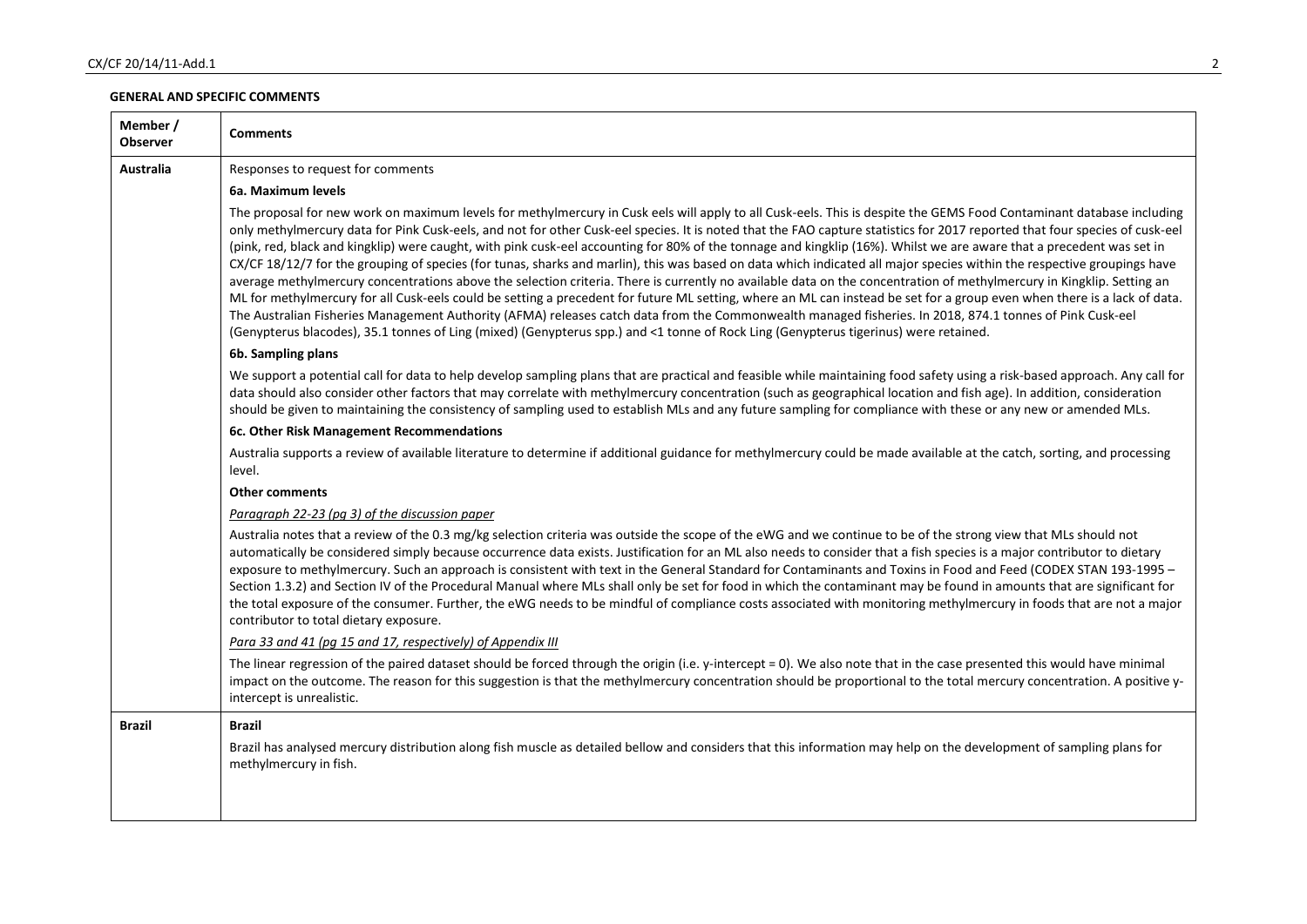|                   | Soares et al. (2018) investigated the spatial distribution of total mercury along the fish muscle tissue. The fish species studied were pacu (Mylossoma duriventre), jaraqui<br>(Semaprochilodus insignis), curimatã (Prochilodus nigricans), and sardine (Triportheus angulatus) from Amazonas, Brazil. Six pieces of muscle were taken along the fish<br>muscle (three from the dorsal and three from the upper belly area). The levels of total mercury along the fish muscle varied depending on the fish species. For pacu and<br>jaraqui, higher levels of total mercury were also found in the dorsal part of the fish and also at the belly part at the extremities (near tail and head). Curimatã had higher<br>mercury levels in the dorsal area, near the head and lower levels in the middle of the belly area. |
|-------------------|-----------------------------------------------------------------------------------------------------------------------------------------------------------------------------------------------------------------------------------------------------------------------------------------------------------------------------------------------------------------------------------------------------------------------------------------------------------------------------------------------------------------------------------------------------------------------------------------------------------------------------------------------------------------------------------------------------------------------------------------------------------------------------------------------------------------------------|
|                   | Based on these results, there was a tendency for higher levels in the dorsal compared to the belly/bottom area of the fish, with lower levels especially in the middle of<br>the bottom part. However, different from these results, a relatively uniform distribution of mercury within fish muscle was observed by Cizdziel et al. (2002) for six fish<br>species from a lake in the United States, including trout, stripped and largemouth bass, tilapia, catfish and bluegill. They investigated total mercury levels at 27 different<br>locations of the skeletal muscle and found no significant difference ( $p > 0.05$ ) on mercury levels among sites.                                                                                                                                                            |
|                   | Andrade et al. (2015) investigated the spatial distribution of total mercury along the fish muscle tissue of four catfish species (Pimelodus maculatus, Rhinelepis aspera,<br>Pterygoplichthys pardalis and Hypostomus sp.). Only in Pimelodus maculatus muscle tissue total mercury level varied along dorsal and lateral area. Higher values were<br>observed in dorsal part near tail and in lateral area in the middle and near the head.                                                                                                                                                                                                                                                                                                                                                                               |
|                   | Andrade, A. M. G. F.; Custódio, F. B.; Leal, C. A. G.; Gloria, M. B. A. Estudo da distribuição de mercúrio em diferentes regiões do tecido muscular de peixes. In: I Simpósio<br>de Engenharia de Alimentos da Universidade Federal de Minas Gerais SIMEALI/UFMG, 2015, Montes ClarosMG. Anais do I SIMEALI/UFMG. Montes Claros: Instituto de<br>Ciências Agrárias da UFMG, 2015. p. 92-95.                                                                                                                                                                                                                                                                                                                                                                                                                                 |
|                   | Cizdziel, J.; Hinners, T.; Heithmar, E. Determination of total mercury in fish tissues using combustion atomic absorption spectrometry with gold amalgamation. Water,<br>Air, and Soil Pollution, v. 135(1), p. 355-370, 2002.                                                                                                                                                                                                                                                                                                                                                                                                                                                                                                                                                                                              |
|                   | J.M. Soares, J.M. Gomes, M.R. Anjos, J.N. Silveira, F.B. Custódio, M.B.A. Gloria. Mercury in fish from the Madeira River and health risk to Amazonian and riverine<br>populations. Food Res. Int., 109 (2018), pp. 537-543, 10.1016/j.foodres.2018.04.069                                                                                                                                                                                                                                                                                                                                                                                                                                                                                                                                                                   |
| Canada            | 6. a) Canada supports the proposal for new work to develop maximum levels (MLs) for methylmercury for orange roughy and cusk-eel, as there are sufficient data to<br>proceed with this work.                                                                                                                                                                                                                                                                                                                                                                                                                                                                                                                                                                                                                                |
|                   | 6. b) Canada supports species-specific sampling plan development, provided that sufficient data and information is available to develop such material.<br>Canada does not have any information to share that would aid in the development of species-specific sampling plans.<br>If limited information is provided by eWG, Canada would support a call for data to assist with further development of species-specific sampling plans.                                                                                                                                                                                                                                                                                                                                                                                     |
|                   | 6. c) Canada supports that consolidation of such information would be useful. Canada does not have, nor are we aware of, any information or guidance on mercury<br>management in fish as it relates to catch, sorting and processing.                                                                                                                                                                                                                                                                                                                                                                                                                                                                                                                                                                                       |
| Colombia          | With regard to the project to establish maximum levels (MIs) for methylmercury in cusk-eel and orange roughy, Colombia does not currently implement methylmercury<br>sampling plans for these varieties and therefore has no comments to make on this circular letter, given the lack of accurate data on these varieties and their<br>methylmercury versus total mercury levels                                                                                                                                                                                                                                                                                                                                                                                                                                            |
| <b>Costa Rica</b> | <b>Specific comments</b>                                                                                                                                                                                                                                                                                                                                                                                                                                                                                                                                                                                                                                                                                                                                                                                                    |
|                   | Maximum levels: Costa Rica supports the proposal for new work to determine MLs for the species orange roughy and cusk-eel.<br>a)<br>Sampling plans: With regard to the items discussed in paragraphs 27 to 37 of report CX/CF/20/14/11 of February 2020, Costa Rica acknowledges that a range<br>b)                                                                                                                                                                                                                                                                                                                                                                                                                                                                                                                         |
|                   | of positions must exist, as demonstrated by some members of the CCCF that indicated a preference for sampling with a focus on the worst-case scenario<br>(animals likely to contain higher levels of methylmercury and total mercury), or the consideration of size variations to arrive at a <i>median</i> level of<br>methylmercury and total mercury for animals in the lot.                                                                                                                                                                                                                                                                                                                                                                                                                                             |
|                   | In line with the statements made in paragraph 28 of this report, however, Costa Rica agrees and stresses that it is vital to develop a single general sampling                                                                                                                                                                                                                                                                                                                                                                                                                                                                                                                                                                                                                                                              |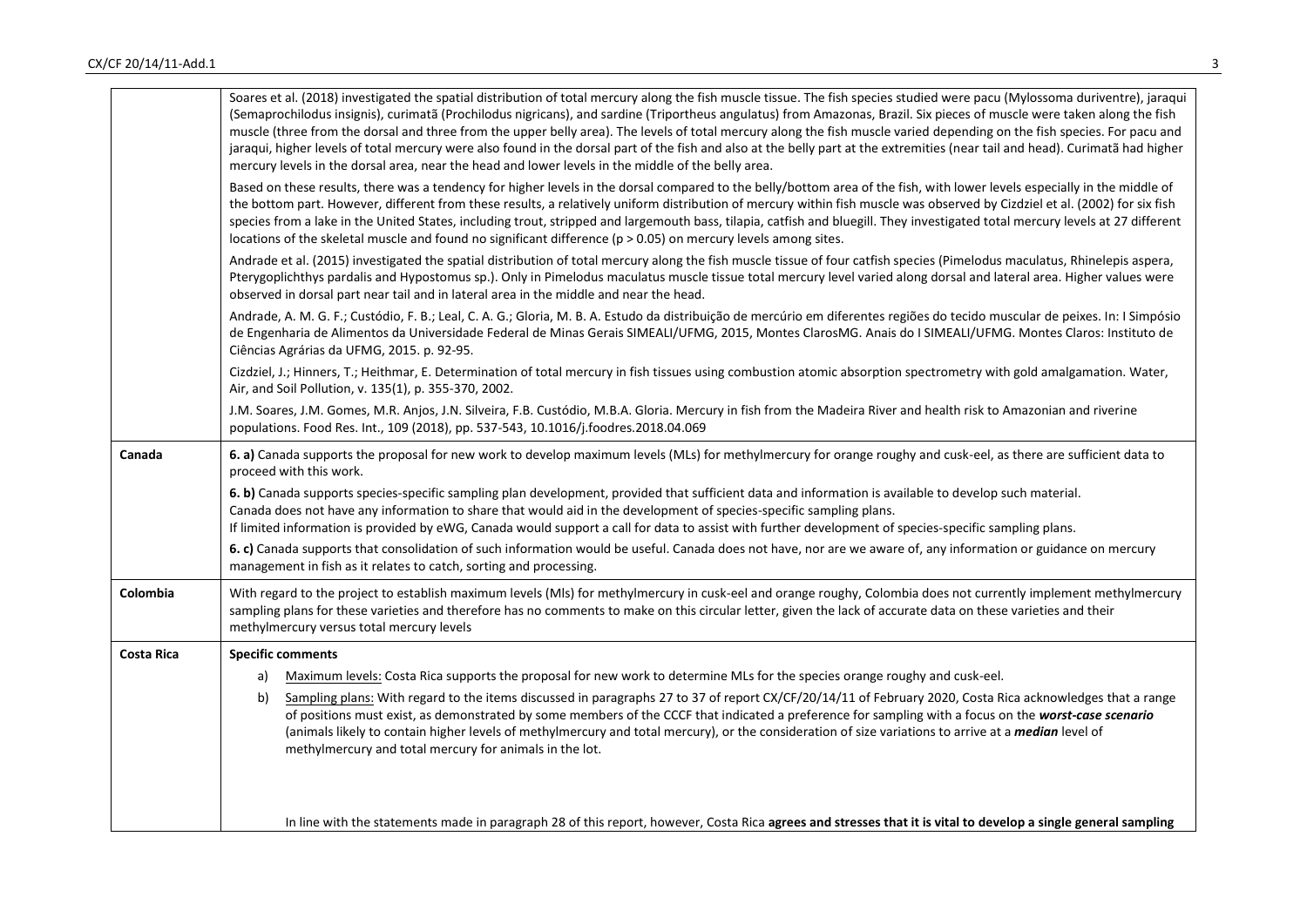| plan to determine the maximum levels for various species, noting that these sampling activities are those used by many of the countries in their monitoring<br>and surveillance systems for contaminants in fish species, and that the development of varying sampling plans in relation to the specific annexes for each<br>species could hinder the actual implementation of these plans in the field and, consequently, limit the provision of data to the GEMS/Food database,<br>particularly in the case of developing countries.                                                                                                                                                 |
|----------------------------------------------------------------------------------------------------------------------------------------------------------------------------------------------------------------------------------------------------------------------------------------------------------------------------------------------------------------------------------------------------------------------------------------------------------------------------------------------------------------------------------------------------------------------------------------------------------------------------------------------------------------------------------------|
| Costa Rica agrees with the need expressed in paragraph 3 of report CX/CF/20/14/11 of February 2020. We also wish to share that, as part of our country's<br>C)<br>efforts to establish risk management measures for methylmercury exposure within vulnerable population groups, we have used the following technical and<br>regulatory documents and publications:                                                                                                                                                                                                                                                                                                                     |
| Asamblea Legislativa de la República de Costa Rica (Legislative Assembly of the Republic of Costa Rica) (2006). Ley General del Servicio Nacional de Salud Animal<br>$\bullet$<br>(General National Health Service Act), Number 8595. Diario Oficial La Gaceta (Official Gazette) No. 93.                                                                                                                                                                                                                                                                                                                                                                                              |
| Bloom, N.S. (1992). On the methylmercury content of fish tissue. Canadian Journal of Fisheries and Aquatic Sciences. 49, 92-113.<br>$\bullet$                                                                                                                                                                                                                                                                                                                                                                                                                                                                                                                                          |
| Commission of the European Communities (2006). Commission Regulation (EC) No 1881/2006 of 19 December 2006 setting maximum levels for certain<br>$\bullet$<br>contaminants in foodstuffs. Official Journal of the European Union, 19 December 2006, 364/5-364/24. Retrieved on 10 March 2014, available at http://eur-<br>lex.europa.eu/LexUriServ/LexUriServ.do?uri=OJ:L:2006:364:0005:0024:ES:PDF                                                                                                                                                                                                                                                                                    |
| Commission of the European Communities (2007). Commission Regulation (EC) No 333/2007 of 28 March 2007 laying down the methods of sampling and analysis<br>$\bullet$<br>for the official control of the levels of lead, cadmium, mercury, inorganic tin, 3-MCPD and benzo(a)pyrene in foodstuffs. Official Journal of the European Union,<br>29 March 2007, 88/29-88/38. Retrieved on 10 March 2014, available at http://www.boe.es/doue/2007/088/L00029-00038.pdf                                                                                                                                                                                                                     |
| Codex Alimentarius Commission (1995). Codex Standard 193-1995: CODEX General Standard for Contaminants and Toxins in Food and Feed. FAO, 1-48, Retrieved<br>$\bullet$<br>on 10 March 2014, available at http://www.fao.org/fileadmin/user_upload/livestockgov/documents/CXS_193s.pdf                                                                                                                                                                                                                                                                                                                                                                                                   |
| EFSA Journal 2012; 10(12):2985. Scientific Opinion on the risk for public health related to the presence of mercury and methylmercury in food. EFSA Panel on<br>$\bullet$<br>Contaminants in the Food Chain (CONTAM). Updated on 10 April 2018.                                                                                                                                                                                                                                                                                                                                                                                                                                        |
| Earth Trends (2003). Coastal and Marine Ecosystems, Costa Rica. Retrieved on 5 April 2013, available at<br>$\bullet$                                                                                                                                                                                                                                                                                                                                                                                                                                                                                                                                                                   |
| http://earthtrends.wri.org/pdf library/country profiles/coa cou 188.pdf                                                                                                                                                                                                                                                                                                                                                                                                                                                                                                                                                                                                                |
| FAO (2003). Country Profiles of the Food and Agriculture Organization of the United Nations Fishery Sector. Retrieved on 5 April 2013, available at<br>$\bullet$<br>http://www.fao.org/fi/fcp/en/CRI/profile.htm                                                                                                                                                                                                                                                                                                                                                                                                                                                                       |
| FAO (2010). Report of the Joint FAO/WHO Expert Consultation on the Risks and Benefits of Fish Consumption, Rome, 25-29 January 2010. Fisheries and<br>$\bullet$<br>Aquaculture Report No. 978 FIPM/R978(Es).                                                                                                                                                                                                                                                                                                                                                                                                                                                                           |
| FAO (2013). FAOSTAT. Retrieved on 31 December 2018, available at http://www.fao.org/faostat/es/#data/CL<br>$\bullet$                                                                                                                                                                                                                                                                                                                                                                                                                                                                                                                                                                   |
| Farré, R., Cameán, A. M., Vidal, M. C., Santacruz, A. L., Teruel, V. J., Canales, E.T (2010). Informe del Comité Científico de la Agencia Española de Seguridad<br>$\bullet$<br>Alimentaria y Nutrición (AESAN) en relación a los niveles de mercurio establecidos para los productos de la pesca (Report of the Scientific Committee of the Spanish<br>Agency for Food Safety and Nutrition (AESAN) on established mercury levels for fish products). Revista del Comité Científico (Journal of the Scientific Committee),<br>13, 29-36. Retrieved on 10 March 2014, available at http://aesan.msssi.gob.es/AESAN/docs/docs/evaluacion riesgos/comite cientifico/MERCURIO P.PESCA.pdf |
| Incopesca (2012). Resumen Pesquero 1998-2004 (Fishing Summary 1998-2004), retrieved on 16 January 2012, available at<br>http://www.incopesca.go.cr/Est. Pesq. resumen sect pesq y acui 98 04.htm                                                                                                                                                                                                                                                                                                                                                                                                                                                                                       |
| Report of the 61st meeting of the Joint FAO/WHO Expert Committee on Food Additives (JECFA), Rome, 10-19 June 2003<br>$\bullet$<br>(ftp://ftp.fao.org/es/esn/jecfa/jecfa61sc.pdf).                                                                                                                                                                                                                                                                                                                                                                                                                                                                                                      |
| Joint FAO/WHO Expert Committee on Food Additives (2003). Contaminants: Methylmercury. In WHO Technical Report Series, 922 (Ed). Evaluation of Certain Food<br>Additives and Contaminants: Sixty-first report of the Joint FAO/WHO Expert Committee on Food Additives (pp. 132-141). Rome, Italy. Retrieved on 15 February<br>2014, available at http://whqlibdoc.who.int/trs/WHO TRS 922.pdf                                                                                                                                                                                                                                                                                           |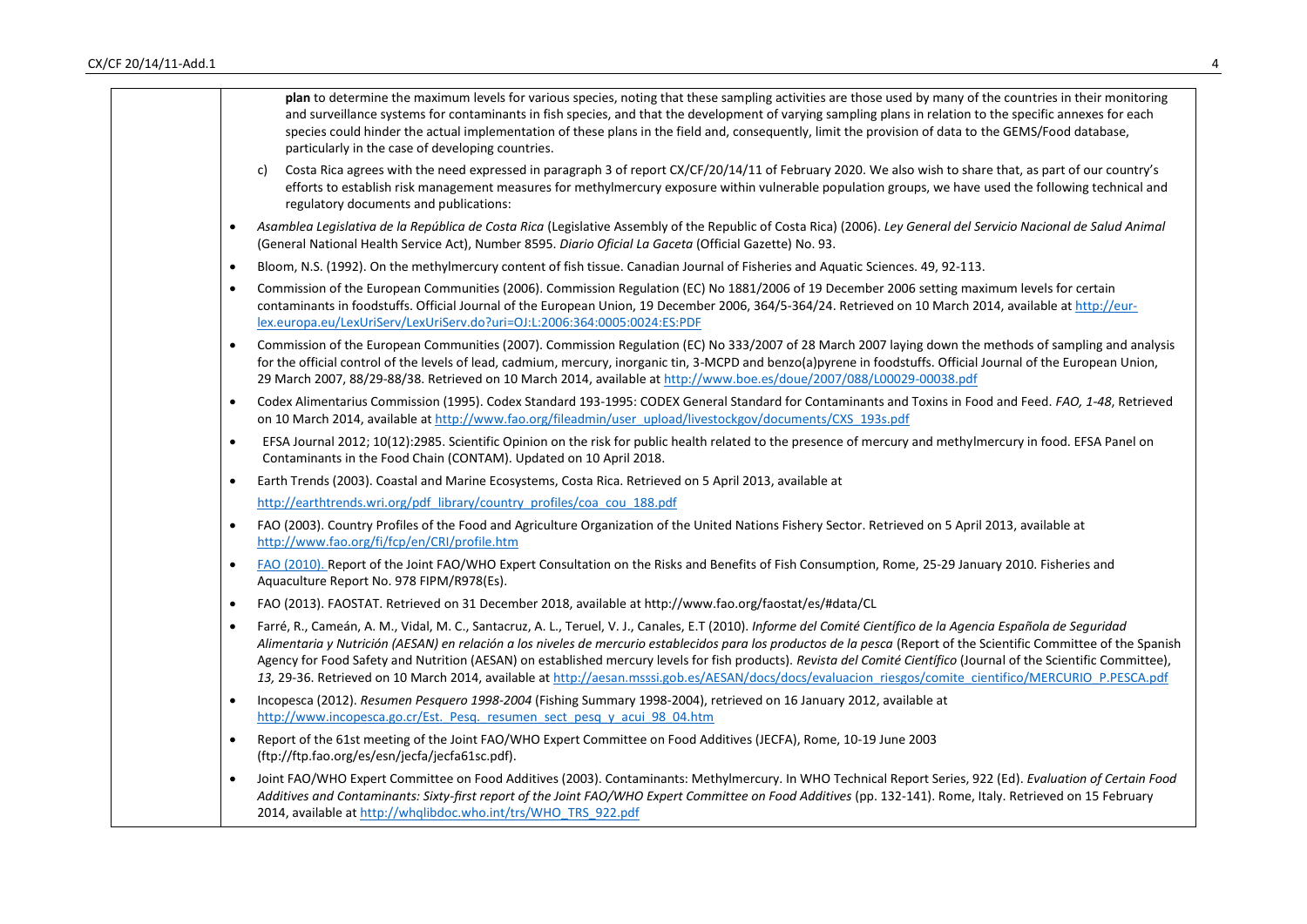|      | Mar Viva, Incopesca, MEIC (2012). Guía de identificación de filetes de pescado y mariscos (Identification guide - fish fillets and seafood). Retrieved on 22 February<br>2014, available at http://marviva.net/images/Consumo_Responsable/guia_de_identificacion_de_filetes_de_pescado_y_mariscos.pdf                                                                                                                                                                                                                                                                                                                                                                                                                                                                                                                                                                                                                                                                                                       |
|------|-------------------------------------------------------------------------------------------------------------------------------------------------------------------------------------------------------------------------------------------------------------------------------------------------------------------------------------------------------------------------------------------------------------------------------------------------------------------------------------------------------------------------------------------------------------------------------------------------------------------------------------------------------------------------------------------------------------------------------------------------------------------------------------------------------------------------------------------------------------------------------------------------------------------------------------------------------------------------------------------------------------|
|      | Ministry of Agriculture and Livestock (2008). Decree 34687-MAG, RTCR 409:2008: Reglamento de límites máximos microbiológicos y de residuos de medicamentos y<br>$\bullet$<br>contaminantes para los productos y subproductos de la pesca y de la acuicultura destinados al consumo humano (Regulations on maximum microbiological limits<br>and maximum limits for medicinal product residues and contaminants in fishery and aquaculture products and subproducts destined for human consumption).<br>Diario Oficial La Gaceta (Official Gazette) No. 160. Retrieved on 12 March 2014, available at http://www.pgr.go.cr/Scij/                                                                                                                                                                                                                                                                                                                                                                             |
|      | PROCOMER (2012). Estadísticas de Comercio Exterior de Costa Rica 2011 (Foreign Trade Statistics for Costa Rica 2011). Costa Rica. Retrieved on 5 April 2013,<br>available at http://www.procomer.com/contenido/descargables/estadisticas/web libro estadistica2011 v2-web.pdf                                                                                                                                                                                                                                                                                                                                                                                                                                                                                                                                                                                                                                                                                                                               |
|      | USDA/FSIS/OPHS (1991). Determination of mercury by Atomic Absorption Spectrophotometry. Chemistry Laboratory Guidebook, IO5a, 1-14. Retrieved on 10<br>$\bullet$<br>March 2014, available at http://www.fsis.usda.gov/wps/wcm/connect/7f248e71-0510-43c2-96ab-bf263f23658a/CLG TM 5 00.pdf?MOD=AJPERES                                                                                                                                                                                                                                                                                                                                                                                                                                                                                                                                                                                                                                                                                                      |
|      | CX/CF 16/10/15 February 2016 Joint FAO/WHO Food Standards Programme Codex Committee on Contaminants in Foods, Tenth Session, Rotterdam, The<br>$\bullet$<br>Netherlands, 4-8 April 2016 Discussion paper on maximum levels for methylmercury in fish.                                                                                                                                                                                                                                                                                                                                                                                                                                                                                                                                                                                                                                                                                                                                                       |
| Cuba | With regard to the document in question on maximum levels of methylmercury in new species of fish, we can say that the document is of an excellent technical<br>standard and proposes methylmercury limits for species that have been extensively studied as well as providing sampling plans that involve a large number of samples<br>and the analysis of those portions of the fish containing the highest concentrations of this metal, the species in question being tuna, alfonsino, marlin and shark, to<br>which our country agrees, with the proposed limits, although these are not all species found in large numbers in our seas, with the exception of tuna (skipjack tuna in<br>our case, Katsuwonus pelamis) and shark. The proposed limits, which are higher than the limits of 0.5 and 1.0 mg/kg proposed in Cuban Standard NC 493:2015 for Metal<br>Contaminants, are sensible for these species due to their pelagic and predatory characteristics, and large-scale movement in the sea. |
|      | The document explains that it has not been possible to establish limits within a group of species due to the need for more data on both methylmercury and total<br>mercury, as it was shown that for certain fish species the ratio of methylmercury to total mercury was very low and for the data analysis it could not always be assumed<br>that total mercury would be mostly present as methylmercury.                                                                                                                                                                                                                                                                                                                                                                                                                                                                                                                                                                                                 |
|      | With regard to MLs for additional fish species, Cuba does not have methylmercury figures for the majority of the species addressed in this document, however it is able<br>to comment on the criteria for establishing new ML for these species of significant commercial value that will need to be implemented in the regulations to control their<br>consumption in the interest of protecting public health.                                                                                                                                                                                                                                                                                                                                                                                                                                                                                                                                                                                            |
|      | We agree, as stated in the document, that:                                                                                                                                                                                                                                                                                                                                                                                                                                                                                                                                                                                                                                                                                                                                                                                                                                                                                                                                                                  |
|      | A statistically reliable ML should be established for fish species of significant commercial value that exceed the selection criterion for methylmercury (0.3 mg/kg) and for<br>species with total mercury levels that exceed the same selection criterion.                                                                                                                                                                                                                                                                                                                                                                                                                                                                                                                                                                                                                                                                                                                                                 |
|      | Species of commercial value for which there is a sufficiently reliable number of results showing total mercury below this value do not require a new ML.                                                                                                                                                                                                                                                                                                                                                                                                                                                                                                                                                                                                                                                                                                                                                                                                                                                    |
|      | In order to establish an ML for any fish species, a number of results of known provenance whose veracity is beyond doubt is needed. The species addressed that do not<br>meet this criterion should therefore continue to be studied and results should continue to be compiled.                                                                                                                                                                                                                                                                                                                                                                                                                                                                                                                                                                                                                                                                                                                            |
|      | In order to define the ratio of total mercury to methylmercury, it is important to take into account variation between species and habitat, and within a species between<br>size, weight etc., which can determine variations in this ratio. Each species should therefore be analysed on the basis of its characteristics.                                                                                                                                                                                                                                                                                                                                                                                                                                                                                                                                                                                                                                                                                 |
|      | We agree that new MLs should be established for the species orange roughy (a species belonging to the slimehead family, Trachichthyidae) and cusk-eels (Ophidiidae),<br>for which there is sufficiently reliable data and in which mean concentrations of methylmercury would exceed the selection criterion of 0.3 mg/kg.                                                                                                                                                                                                                                                                                                                                                                                                                                                                                                                                                                                                                                                                                  |
|      | In the table in Appendix I, we agree to the proposals with regard to whether or not to establish new MLs for the species listed.                                                                                                                                                                                                                                                                                                                                                                                                                                                                                                                                                                                                                                                                                                                                                                                                                                                                            |
|      | <b>APPENDIX II</b>                                                                                                                                                                                                                                                                                                                                                                                                                                                                                                                                                                                                                                                                                                                                                                                                                                                                                                                                                                                          |
|      | PROJECT DOCUMENT FOR NEW WORK ON MAXIMUM LEVELS FOR METHYLMERCURY IN CUSK-EEL AND ORANGE ROUGHY                                                                                                                                                                                                                                                                                                                                                                                                                                                                                                                                                                                                                                                                                                                                                                                                                                                                                                             |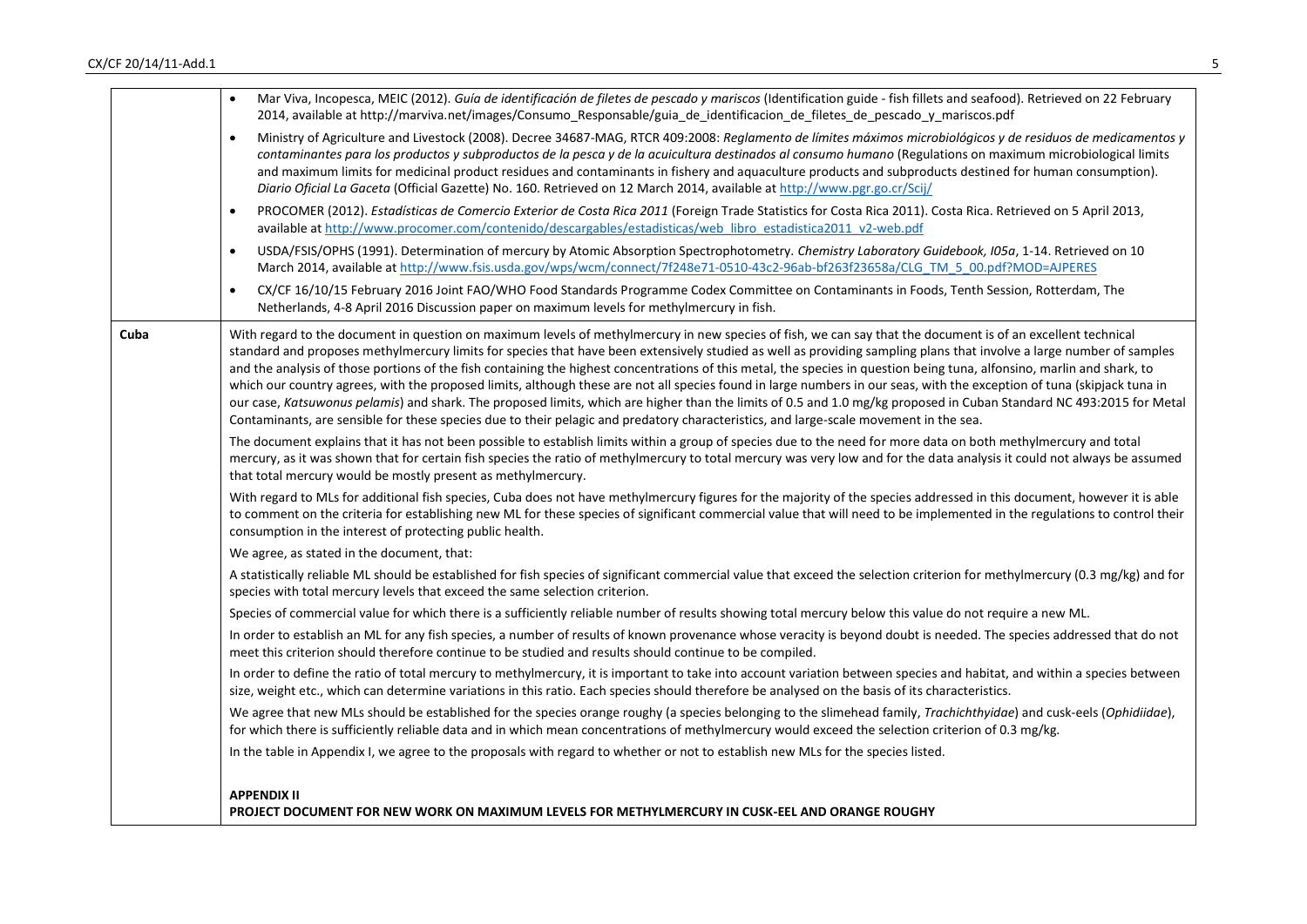|                | The country agrees that work should be undertaken on those species of fish identified as having average levels of methylmercury sufficient to exceed the selection<br>criterion of 0.3 mg/kg.                                           |                                                                                                                                                                                                                                                                                                                                                                                                                                                                                               |
|----------------|-----------------------------------------------------------------------------------------------------------------------------------------------------------------------------------------------------------------------------------------|-----------------------------------------------------------------------------------------------------------------------------------------------------------------------------------------------------------------------------------------------------------------------------------------------------------------------------------------------------------------------------------------------------------------------------------------------------------------------------------------------|
|                | <b>APPENDIX III</b>                                                                                                                                                                                                                     |                                                                                                                                                                                                                                                                                                                                                                                                                                                                                               |
|                | DISCUSSION PAPER ON ESTABLISHING FURTHER MAXIMUM LEVELS FOR METHYLMERCURY IN FISH (for information)                                                                                                                                     |                                                                                                                                                                                                                                                                                                                                                                                                                                                                                               |
|                | Species for possible ML elaboration: We concur with the agreements regarding the ML for orange roughy and cusk-eels.                                                                                                                    |                                                                                                                                                                                                                                                                                                                                                                                                                                                                                               |
|                | Species recommended for continued data collection: We agree with the proposals put forward in the document.                                                                                                                             |                                                                                                                                                                                                                                                                                                                                                                                                                                                                                               |
|                | Newly reviewed species: We agree with the proposals put forward in the document.                                                                                                                                                        |                                                                                                                                                                                                                                                                                                                                                                                                                                                                                               |
|                | <b>APPENDIX IV</b>                                                                                                                                                                                                                      |                                                                                                                                                                                                                                                                                                                                                                                                                                                                                               |
|                | DISCUSSION PAPER ON ESTABLISHING A SAMPLING PLAN FOR METHYLMERCURY IN FISH (for information)                                                                                                                                            |                                                                                                                                                                                                                                                                                                                                                                                                                                                                                               |
|                | Question 1. Can methylmercury vary widely between individual fish sampled at the same time?                                                                                                                                             |                                                                                                                                                                                                                                                                                                                                                                                                                                                                                               |
|                | and that each annex could also be tailored for the quantities and the type of fishery products in trade for each species/grouping.                                                                                                      | Total mercury and methylmercury concentrations in fish from the same region are known to vary depending on the length and weight of the specimens and sampling<br>plans are known to be complex, and we therefore agree that species-specific information would be better captured in an annex of the sampling plan as a supplement                                                                                                                                                           |
|                | Question 2. Should the whole fish be analysed or only specific fractions of edible portions?                                                                                                                                            |                                                                                                                                                                                                                                                                                                                                                                                                                                                                                               |
|                | We agree with the proposals put forward in the document.                                                                                                                                                                                |                                                                                                                                                                                                                                                                                                                                                                                                                                                                                               |
|                | Proposed sampling plan                                                                                                                                                                                                                  |                                                                                                                                                                                                                                                                                                                                                                                                                                                                                               |
|                | We agree with the proposals put forward in the document.                                                                                                                                                                                |                                                                                                                                                                                                                                                                                                                                                                                                                                                                                               |
|                | Proposed sampling plan format for methylmercury contamination in fish: general considerations                                                                                                                                           |                                                                                                                                                                                                                                                                                                                                                                                                                                                                                               |
|                | We agree with the proposals put forward in the document.                                                                                                                                                                                |                                                                                                                                                                                                                                                                                                                                                                                                                                                                                               |
|                | Annexes I, II, III and IV                                                                                                                                                                                                               |                                                                                                                                                                                                                                                                                                                                                                                                                                                                                               |
|                | We agree with the proposals put forward in the document.                                                                                                                                                                                |                                                                                                                                                                                                                                                                                                                                                                                                                                                                                               |
|                | establish a new ML or maintain the current ML.                                                                                                                                                                                          | On the whole, this document is a serious work that is of crucial importance given the toxicity of this element and the damage to human health caused by its<br>consumption. It is clear which elements and fish species, by virtue of high production levels and extensive commercialisation, require changes to existing MLs<br>or the establishment of new MLs to be incorporated into the quality standards of all countries, and which others require further work and data collection to |
| <b>Ecuador</b> | Prior to establishing the MLs, the ratio of total mercury to methylmercury should be determined for the new species, as this can vary widely between species.                                                                           |                                                                                                                                                                                                                                                                                                                                                                                                                                                                                               |
|                | Although selection criteria have been agreed for selecting fish species for setting MLs for methylmercury, we suggest that size is taken into account, particularly for<br>tuna, in order to obtain real data on total mercury content. |                                                                                                                                                                                                                                                                                                                                                                                                                                                                                               |
|                | With regard to sampling, we are of the opinion that the edible portions of the fish should be analysed (muscle).                                                                                                                        |                                                                                                                                                                                                                                                                                                                                                                                                                                                                                               |
|                | The information provided below will contribute towards the data on total mercury shown in the summary table of recommendations for consideration by CCCF in<br>Appendix I.                                                              |                                                                                                                                                                                                                                                                                                                                                                                                                                                                                               |
|                | <b>Species</b>                                                                                                                                                                                                                          | Total mercury mg/kg                                                                                                                                                                                                                                                                                                                                                                                                                                                                           |
|                | Mahi-mahi/dolphinfish/dorado (Coryphaena hippurus)<br>$\bullet$                                                                                                                                                                         | $< 0.30$ mg/kg                                                                                                                                                                                                                                                                                                                                                                                                                                                                                |
|                | Patagonian toothfish (Dissostichus eleginoides), toothfish (Dissostichus<br>$\bullet$<br>sp.)                                                                                                                                           | Maximum 0.82 mg/kg, minimum 0.39 mg/kg                                                                                                                                                                                                                                                                                                                                                                                                                                                        |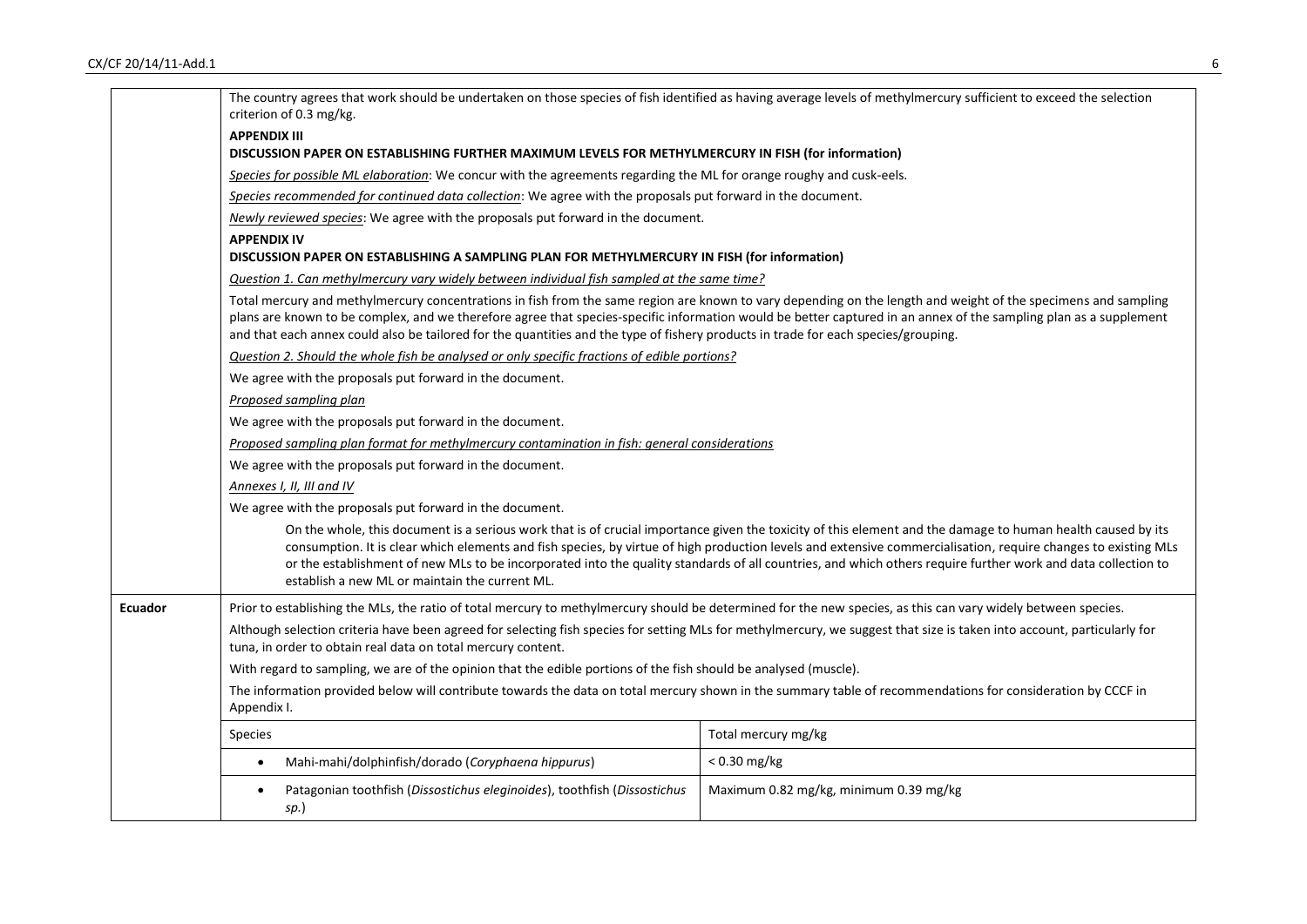|                                                                                                                                                                                                                                                                                | Escolar (Lepidocybium flavobrunneum)<br>$\bullet$                                                                                                                                                                                                                                                                                                                                                | Maximum 0.43 mg/kg, minimum 0.11 mg/kg                                                                                                                                     |  |
|--------------------------------------------------------------------------------------------------------------------------------------------------------------------------------------------------------------------------------------------------------------------------------|--------------------------------------------------------------------------------------------------------------------------------------------------------------------------------------------------------------------------------------------------------------------------------------------------------------------------------------------------------------------------------------------------|----------------------------------------------------------------------------------------------------------------------------------------------------------------------------|--|
|                                                                                                                                                                                                                                                                                | Anguila                                                                                                                                                                                                                                                                                                                                                                                          | Maximum 0.33 mg/kg, < 0.09 mg/kg.<br>* 0.09 mg/kg limit of quantification for mercury                                                                                      |  |
| European<br>Union                                                                                                                                                                                                                                                              | <b>European Union Competence</b><br>European Union Vote                                                                                                                                                                                                                                                                                                                                          |                                                                                                                                                                            |  |
|                                                                                                                                                                                                                                                                                | The European Union (EU) welcomes and appreciates the work done on the setting of maximum levels (MLs) for methylmercury in additional fish species by the<br>electronic Working Group chaired by New Zealand and co-chaired by Canada.                                                                                                                                                           |                                                                                                                                                                            |  |
|                                                                                                                                                                                                                                                                                | The EU would like to make following comments:                                                                                                                                                                                                                                                                                                                                                    |                                                                                                                                                                            |  |
|                                                                                                                                                                                                                                                                                | a) Maximum levels                                                                                                                                                                                                                                                                                                                                                                                |                                                                                                                                                                            |  |
|                                                                                                                                                                                                                                                                                | The EU agrees to start work on the establishment of MLs for orange roughy and cusk-eel. Based on data in Appendix II, the EU could support an ML of 0.80 mg/kg<br>methylmercury of orange roughy, which would result in a 3% rejection rate for the global data set. For cusk-eel, the EU could support an ML of 1.0 mg/kg, which<br>corresponds to a 4% rejection rate for the global data set. |                                                                                                                                                                            |  |
| The EU would like to confirm its position on the selection criteria of 0.3 mg/kg as the minimum average methylmercury content in fish species for the setting of ML. Also<br>fish species containing lower methylmercury content could contribute to overall dietary exposure. |                                                                                                                                                                                                                                                                                                                                                                                                  |                                                                                                                                                                            |  |
|                                                                                                                                                                                                                                                                                | b) Sampling plans                                                                                                                                                                                                                                                                                                                                                                                |                                                                                                                                                                            |  |
|                                                                                                                                                                                                                                                                                | General observation                                                                                                                                                                                                                                                                                                                                                                              |                                                                                                                                                                            |  |
|                                                                                                                                                                                                                                                                                | The EU would like to emphasize that established MLs should be applied to fish throughout the whole chain regardless the stage of food chain where the samples were<br>taken (i.e. MLs should be applied also to fish and fish products placed on the market for final consumer).                                                                                                                 |                                                                                                                                                                            |  |
|                                                                                                                                                                                                                                                                                | The sampling provisions relate to the sampling of whole fishes. The EU is of the opinion that it might be appropriate to provide specific sampling provisions for fish<br>products.                                                                                                                                                                                                              |                                                                                                                                                                            |  |
|                                                                                                                                                                                                                                                                                | The EU can support, for specific fish species, a further collection of information on the correlation between methylmercury content and fish length for the fish species<br>for which an ML is established or in discussion to develop a sampling plan.                                                                                                                                          |                                                                                                                                                                            |  |
|                                                                                                                                                                                                                                                                                | The EU is in favour of a general sampling plan for all fish species with the possibility of specific provisions for specific fish species taking into account lot variability,<br>of fishes of different weight/length.                                                                                                                                                                          | average size and economic impact related to the sampling procedure. This sampling plan should be designed for lots of fishes of comparable weight/length and for lots      |  |
|                                                                                                                                                                                                                                                                                | be made for specific fish species.                                                                                                                                                                                                                                                                                                                                                               | In case data for specific species would show that the distribution of methylmercury within the fish significantly differs, exemptions from the general sampling plan could |  |
|                                                                                                                                                                                                                                                                                | Clear guidance should be added on division into lots/sublots, taking incremental samples and preparing an aggregate sample in case of large fishes.                                                                                                                                                                                                                                              |                                                                                                                                                                            |  |
|                                                                                                                                                                                                                                                                                | As regards the request for data as referred to in point i)                                                                                                                                                                                                                                                                                                                                       |                                                                                                                                                                            |  |
|                                                                                                                                                                                                                                                                                | procedure,                                                                                                                                                                                                                                                                                                                                                                                       | the EU can provide the data on the presence of (methyl)mercury in tuna, shark, alfonsino, marlin, orange roughy and cusk-eel with information on the sampling              |  |
|                                                                                                                                                                                                                                                                                | the EU has no data available on the correlation of fish length or weight with methylmercury concentration for shark, alfonsino, marlin, tuna species aside from<br>$\bullet$<br>bluefin, orange roughy and cusk-eel, and                                                                                                                                                                         |                                                                                                                                                                            |  |
|                                                                                                                                                                                                                                                                                | the EU has no data available on tissue distribution of methylmercury for shark, alfonsino marlin, orange roughy and cusk-eel.                                                                                                                                                                                                                                                                    |                                                                                                                                                                            |  |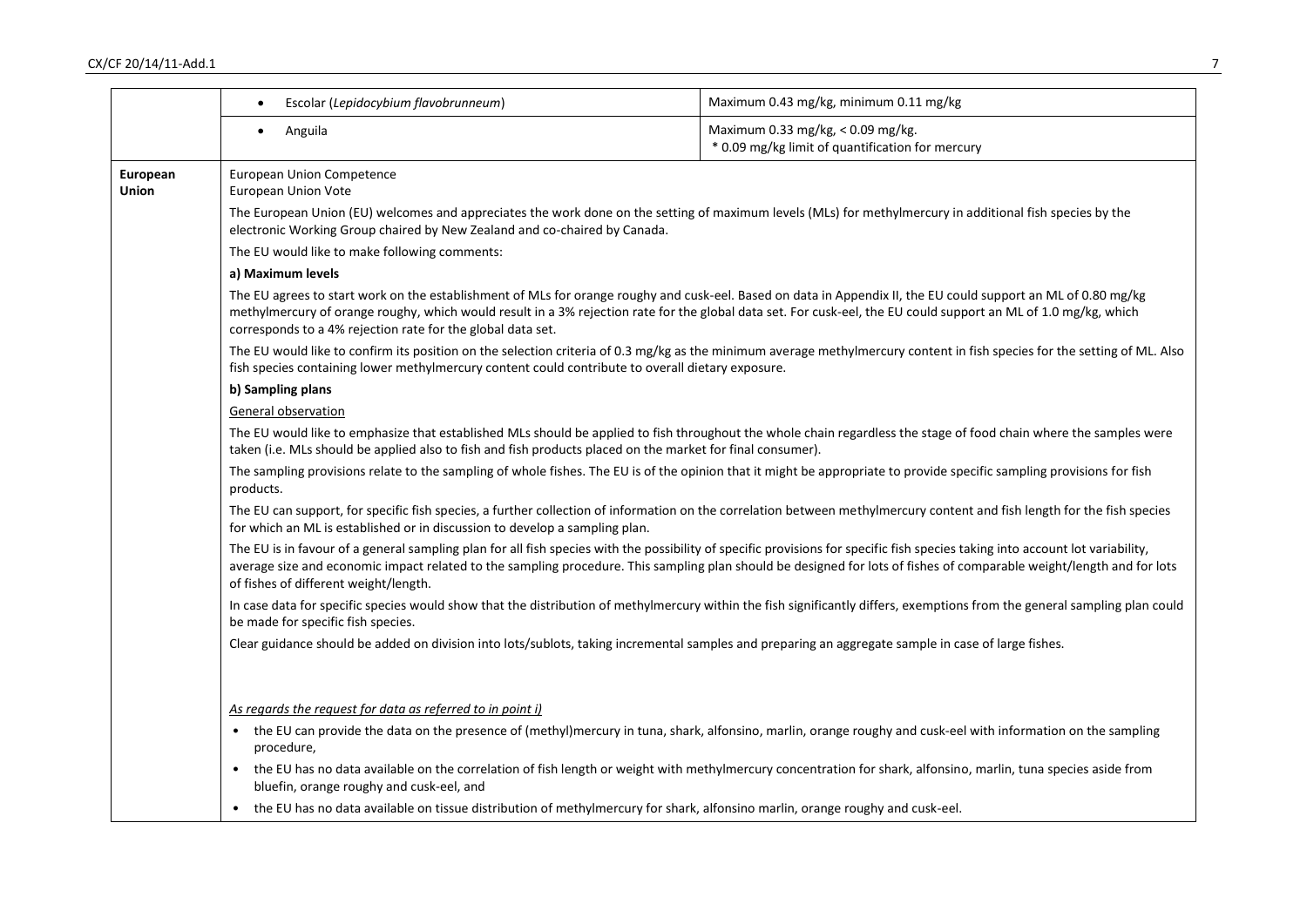|       | As regards the call for data as referred to in point ii)                                                                                                                                                                                                                                                                                                                                                                                                                                                                                                                                                                                            |
|-------|-----------------------------------------------------------------------------------------------------------------------------------------------------------------------------------------------------------------------------------------------------------------------------------------------------------------------------------------------------------------------------------------------------------------------------------------------------------------------------------------------------------------------------------------------------------------------------------------------------------------------------------------------------|
|       | The EU can support a call for data on correlation of fish length or weight with methylmercury concentration for shark, alfonsino, marlin, tuna species aside from<br>bluefin, orange roughy and cusk-eel, and                                                                                                                                                                                                                                                                                                                                                                                                                                       |
|       | The EU can support a call for data on tissue distribution of methylmercury for shark, alfonsino, marlin, orange roughy and cusk-eel.<br>$\bullet$                                                                                                                                                                                                                                                                                                                                                                                                                                                                                                   |
|       | As regards the information on sampling plans as referred to in point iii)                                                                                                                                                                                                                                                                                                                                                                                                                                                                                                                                                                           |
|       | The EU refers to the following information:                                                                                                                                                                                                                                                                                                                                                                                                                                                                                                                                                                                                         |
|       | Specific provisions for the sampling of large fish arriving in large lots are described in Commission Regulation (EC) No 333/2007 (1) of 28 March 2007 laying down<br>the methods of sampling and analysis for the control of the levels of trace elements and processing contaminants in foodstuffs.                                                                                                                                                                                                                                                                                                                                               |
|       | In Annex II to Commission Regulation (EU) 2017/644 (2) of 5 April 2017 laying down methods of sampling and analysis for the control of levels of dioxins, dioxin-like<br>PCBs and non-dioxin-like PCBs in certain foodstuffs, specific provisions for the sampling of lots containing whole fishes of comparable size and weight and for<br>sampling of lots of fish containing whole fishes of different size and/or weight are set. Although these provisions are focused on the presence of dioxins in fishes,<br>they can be used as a basis for sampling procedure also for methylmercury in fish (this is relevant for following points too). |
|       | A guidance on sampling of whole fishes of different size and/or weight (3) (for dioxins) is available.<br>$\bullet$                                                                                                                                                                                                                                                                                                                                                                                                                                                                                                                                 |
|       | A report (4) from IVL Swedish Environmental Research Institute on impact of cooking methods, uncertainty of chemical analyses and differences between parts of<br>$\bullet$<br>the fish on dioxin and PCB concentrations in salmon and herring from the Baltic Sea.                                                                                                                                                                                                                                                                                                                                                                                 |
|       | c) Other risk management recommendations                                                                                                                                                                                                                                                                                                                                                                                                                                                                                                                                                                                                            |
|       | The EU welcomes a guidance for such recommendations. This guidance could contain for example recommendations:                                                                                                                                                                                                                                                                                                                                                                                                                                                                                                                                       |
|       | On sorting by size (weight/length) to have more representative lots                                                                                                                                                                                                                                                                                                                                                                                                                                                                                                                                                                                 |
|       | To market only small fish (usually less contaminated, to prevent the food waste)                                                                                                                                                                                                                                                                                                                                                                                                                                                                                                                                                                    |
|       | On trimming of fish<br>$\bullet$                                                                                                                                                                                                                                                                                                                                                                                                                                                                                                                                                                                                                    |
|       | These recommendations need to be supported by data demonstrating the effectiveness of the measures to reduce the presence of methylmercury in fish.                                                                                                                                                                                                                                                                                                                                                                                                                                                                                                 |
|       | (1) https://eur-lex.europa.eu/legal-content/EN/TXT/?qid=1600864918582&uri=CELEX:02007R0333-20191214                                                                                                                                                                                                                                                                                                                                                                                                                                                                                                                                                 |
|       | (2) https://eur-lex.europa.eu/legal-content/EN/TXT/?qid=1600866362317&uri=CELEX:32017R0644                                                                                                                                                                                                                                                                                                                                                                                                                                                                                                                                                          |
|       | (3)https://ec.europa.eu/food/sites/food/files/safety/docs/cs_contaminants_catalogue_dioxins_guidance-sampling_exemples-dec2006_en.pdf<br>(4) http://www.sisdioxin.se/uploaded/rapporter/Rapport%20Impact%20cooking.pdf                                                                                                                                                                                                                                                                                                                                                                                                                              |
|       |                                                                                                                                                                                                                                                                                                                                                                                                                                                                                                                                                                                                                                                     |
| Iraq  | We agree with paragraph C.                                                                                                                                                                                                                                                                                                                                                                                                                                                                                                                                                                                                                          |
| Japan | a. Maximum levels                                                                                                                                                                                                                                                                                                                                                                                                                                                                                                                                                                                                                                   |
|       | <b>Additional Species</b>                                                                                                                                                                                                                                                                                                                                                                                                                                                                                                                                                                                                                           |
|       | In accordance with the "Principles for establishing maximum levels in food and feed (Section 1.3.2)"* of the General Standard on Contaminants and Toxins in Food and<br>Feed (CXS 193-1995), maximum levels(MLs) shall only be set for those fish species that contain methylmercury at concentrations higher than the selection criteria (0.3<br>mg/kg) and are traded and consumed in large volumes.                                                                                                                                                                                                                                              |
|       | * "Maximum Levels (ML) shall only be set for food in which the contaminant may be found in amounts that are significant for the total exposure of the consumer."                                                                                                                                                                                                                                                                                                                                                                                                                                                                                    |
|       |                                                                                                                                                                                                                                                                                                                                                                                                                                                                                                                                                                                                                                                     |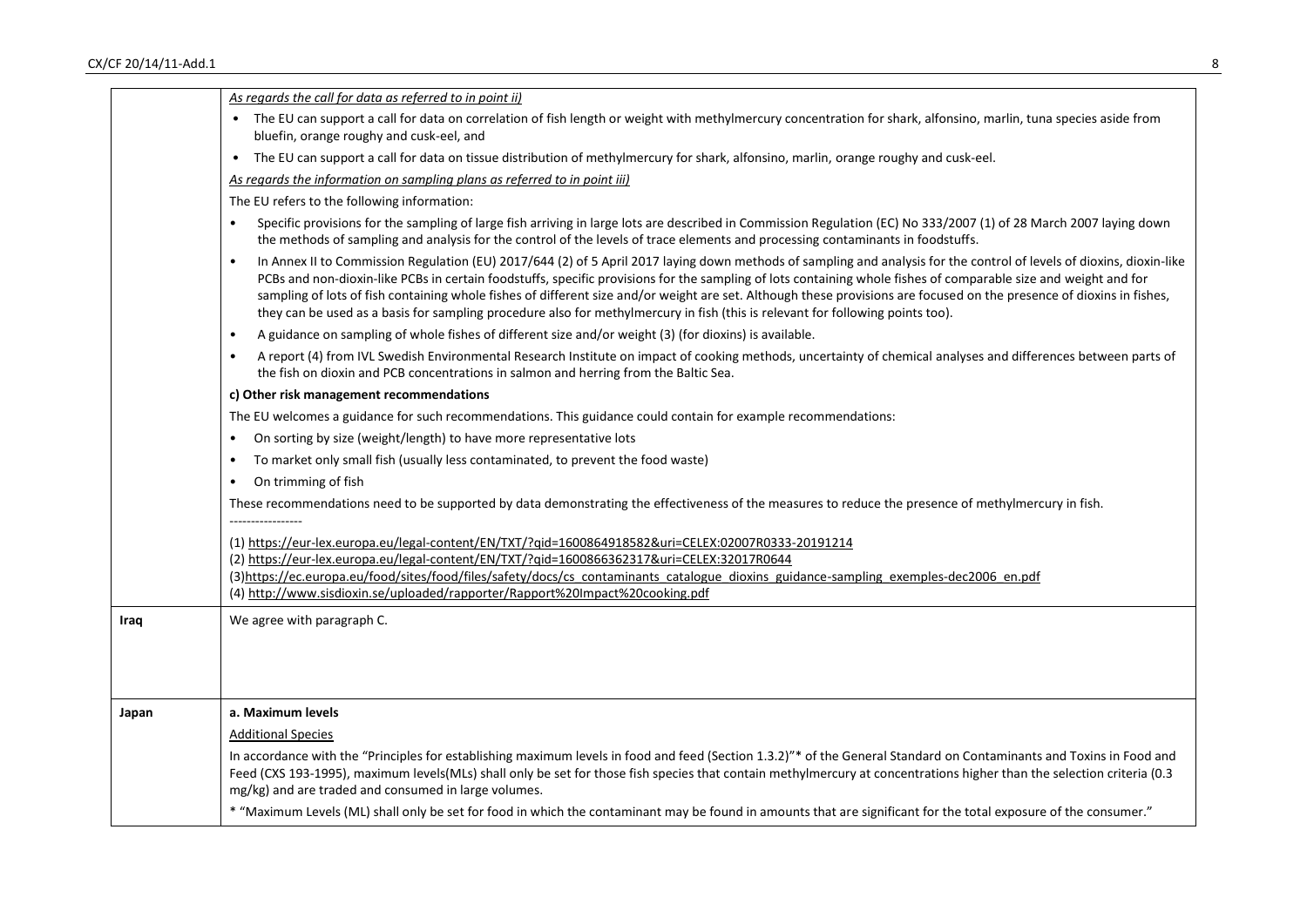|                | Japan supports further collection of data on these species. However, if data submitted are not sufficient on specific fish species after the data call, CCCF should consider<br>whether to continue the ML setting for the fish species.                                                                                                                                                                                                                                                                                                                                                                                                                                 |
|----------------|--------------------------------------------------------------------------------------------------------------------------------------------------------------------------------------------------------------------------------------------------------------------------------------------------------------------------------------------------------------------------------------------------------------------------------------------------------------------------------------------------------------------------------------------------------------------------------------------------------------------------------------------------------------------------|
|                | - <b>Establishment of ML for orange roughy</b>                                                                                                                                                                                                                                                                                                                                                                                                                                                                                                                                                                                                                           |
|                | In accordance with the principles for establishing MLs of GSCTFF, the fish species with low trade volumes shall not be subject to ML setting. As shown in para. 24 of<br>Appendix III, among the fish species for which MLs have already been set, marlin has the least export volume, which is about 1/20 of that of shark. Based on the above,<br>Japan proposes that the species with less export volume than that of marlin should not be subject to MLs setting: orange roughy has less export volume than marlin and<br>therefore should not be subject to ML setting. According to the statistics from FAO, the import volume of orange roughy in 2017 was 832 t. |
|                | b. Sampling plans                                                                                                                                                                                                                                                                                                                                                                                                                                                                                                                                                                                                                                                        |
|                | In order to avoid trade disputes over the analytical results on methylmercury in fish in the future, it is necessary to reach an agreement in this Committee on sampling<br>plan, not only on analytical methods. It will be more acceptable for many countries if CCCF develops a uniform sampling plan in which sample should be taken from the<br>end portion (close to tail) in the case of large fish, such as those for which MLs for methylmercury have been established, from the points of view of economy and<br>feasibility, as well as health protection.                                                                                                    |
|                | As described in Appendix, in Japan no parts are wasted in cutting of large and expensive fish, such as tuna, and all the parts of those kinds of fish are fully utilized. It is<br>important to avoid producing parts not for sale and, therefore, preferable to collect a sample from the end portion. (Appendix will be submitted through the codex<br>contact point by e-mail.)                                                                                                                                                                                                                                                                                       |
| <b>Morocco</b> | Request a: Morocco proposes that this work can only be continued after collecting additional data for the occurrence of methylmercury relative to total mercury.<br>$\bullet$                                                                                                                                                                                                                                                                                                                                                                                                                                                                                            |
|                | Request b-ii: Morocco is in favor of launching the call for data to have more actionable data.<br>$\bullet$                                                                                                                                                                                                                                                                                                                                                                                                                                                                                                                                                              |
| Norway         | We find it interesting that Codex is collecting data on the distribution of total mercury and methylmercury in different parts of muscles in e.g. tuna. The Institute of<br>Marine Research in Norway have ongoing projects on this subject, and we can come back with more information at a later stage.                                                                                                                                                                                                                                                                                                                                                                |
|                | a. Maximum levels                                                                                                                                                                                                                                                                                                                                                                                                                                                                                                                                                                                                                                                        |
|                | Regarding the selection criteria of 0,3 mg/kg as the minimum average methylmercury level in fish species, we are of the view that also fish species containing lower<br>methylmercury levels could contribute to overall dietary exposure.                                                                                                                                                                                                                                                                                                                                                                                                                               |
|                | We observe that there is «lack of species-specific data» on «Ling (cusk and blue ling)». We have previously contributed with data for cusk, ling and blue ling with<br>information about the species. To us, it is difficult to understand why this data is not broken down by species. In our view, tusk might have emerged as a species that<br>could be a possible candidate for a new ML (total mercury average 0.34 mg/kg), while ling would not.                                                                                                                                                                                                                   |
|                | b. Sampling plan (Appendix IV)                                                                                                                                                                                                                                                                                                                                                                                                                                                                                                                                                                                                                                           |
|                | It is our view that established MLs should be applied to fish throughout the whole chain regardless the stage in the food chain where the samples were taken. This<br>implies both fish and fish products placed on the market for final consumer.                                                                                                                                                                                                                                                                                                                                                                                                                       |
|                | The proposed sampling plan provides sampling of whole fish. This sampling plan should also apply to fish products.                                                                                                                                                                                                                                                                                                                                                                                                                                                                                                                                                       |
|                | We prefer a general sampling plan for all fish species with the possibility for specific adaptations for specific fish species in relation to variation of batches, approximate<br>size and economic value. The sampling plan should be designed for lots fishes of comparable weight/length and lots of fish es of different weight/length.                                                                                                                                                                                                                                                                                                                             |
|                | Appendix IV (page 29 header Sample plan question 2): Should the whole fish should be analyzed or only                                                                                                                                                                                                                                                                                                                                                                                                                                                                                                                                                                    |
|                | Appendix IV (point 24): We would just like to adjust an observation regarding the Discussion paper on maximum levels for methylmercury in additional fish species.                                                                                                                                                                                                                                                                                                                                                                                                                                                                                                       |
|                | "Additionally for Atlantic halibut (Hippoglossus hippoglossus) it was reported that the b-cut (Figure 3) was taken for mercury analysis due its lower lipid content (Nilsen<br>et al. 2016)."                                                                                                                                                                                                                                                                                                                                                                                                                                                                            |
|                | Additionally, for Atlantic halibut (Hippoglossus hippoglossus) it has been reported level of total mercury was slightly higher in b-cut compared to i-cut (Julshamn et al.<br>2008) or both b- and i-cut (Figure 3) had nearly the same level of both total mercury and methylmercury (Julshamn et al. 2011).                                                                                                                                                                                                                                                                                                                                                            |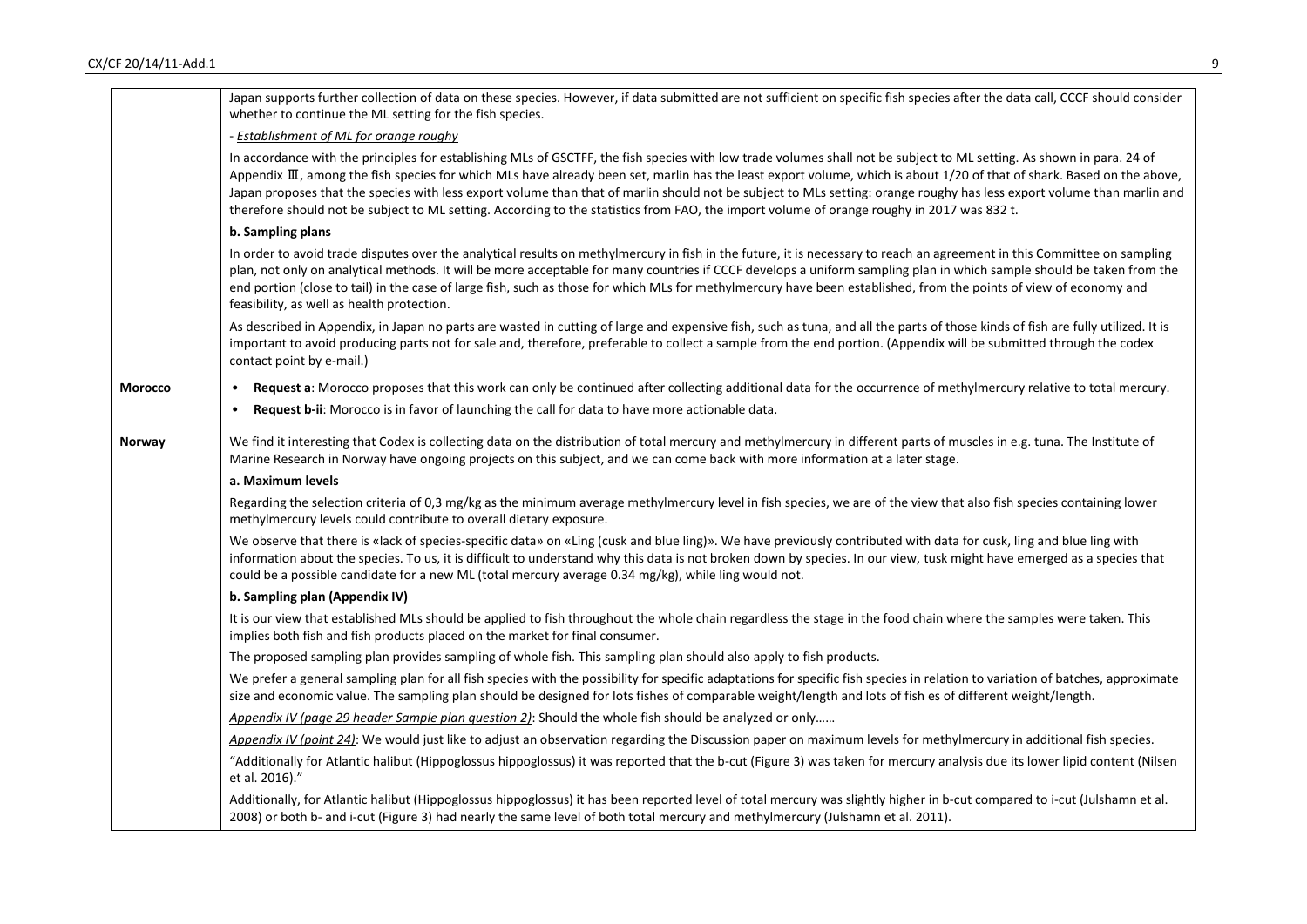|                                | References belonging to point 24:                                                                                                                                                                                                                                                                                                                                                                                                                                                                              |
|--------------------------------|----------------------------------------------------------------------------------------------------------------------------------------------------------------------------------------------------------------------------------------------------------------------------------------------------------------------------------------------------------------------------------------------------------------------------------------------------------------------------------------------------------------|
|                                | Nilsen, B.M., Kjell Nedreaas, Måge, A., 2016. Kartlegging av fremmedstoffer i Atlantisk kveite (Hippoglossus hippoglossus). Sluttrapport for programmet «Miljøgifter<br>i fisk og fiskevarer» 2013-2015. Nasjonalt institutt for ernærings- og sjømatforskning (NIFES), Bergen, Norway.                                                                                                                                                                                                                        |
|                                | Julshamn, K., Valdersnes, S., Frantzen, S., 2011. Årsrapport 2010 Mattilsynet. Fremmedstoffer i villfisk med vekt på uorganisk arsen, metylkvikksølv, bromerte<br>$\bullet$<br>flammehemmere og perfluorerte alkylstoffer. NIFES, Bergen, 60 p.                                                                                                                                                                                                                                                                |
|                                | Julshamn, K., Øygard, J., Måge, A. 2008. Rapport 2007 for kartleggingsprosjektene: Dioksiner, dioksinlignende PCB og andre PCBer i fiskevarer og konsumferdige<br>$\bullet$<br>fiskeoljer, bromerte flammehemmere og andre nye miljøgifter i sjømat og tungmetaller i sjømat.                                                                                                                                                                                                                                  |
| <b>Syrian Arab</b><br>Republic | We apologize for the lack of sufficient information in this regard, and we support your third proposal regarding the EWG                                                                                                                                                                                                                                                                                                                                                                                       |
| <b>Thailand</b>                | <b>Establishing Maximum Levels for additional fish species:</b>                                                                                                                                                                                                                                                                                                                                                                                                                                                |
|                                | Regarding the proposal of EWG, with the sufficient data and reasonable analyzing and criterion, we agree with summary data for each fish species to consider the<br>establishment of MLs for methylmercury provided in Appendix I. Therefore, we have no objection to establish MLs for methylmercury for orange roughy and cusk-ell for<br>new work.                                                                                                                                                          |
|                                | In addition, we agree to collect more data for other 6 species/taxonomic grouping of fish i.e., anglefish, snake mackerel, toothfish, sablefish, sturgeon, and catfish for<br>consideration of the need for establishing MLs.                                                                                                                                                                                                                                                                                  |
|                                | Sampling plans:                                                                                                                                                                                                                                                                                                                                                                                                                                                                                                |
|                                | According to the proposed sampling plans in the discussion paper, we have no objection to develop the sampling plan as specific species. However, we are of the view<br>the contamination of methylmercury could vary depending on either species or sizes of fish. Therefore, it is suggested that further data collection on contamination of<br>methylmercury in fish should be addressed both in sizes and species. This would be relevant to find out the appropriate criteria for sampling plans.        |
|                                | Other risk management recommendations:                                                                                                                                                                                                                                                                                                                                                                                                                                                                         |
|                                | Thailand supports the development of guidance paper to reduce the contamination of methylmercury in fish.                                                                                                                                                                                                                                                                                                                                                                                                      |
| <b>Uganda</b>                  | Uganda has a reservation on the maximum limits for methyl-mercury and sampling plan for the two species (Orange roughy and cask eel).                                                                                                                                                                                                                                                                                                                                                                          |
|                                | Justification: No available country data on MLs for methyl-mercury and sampling plan for the Orange roughy and cask eel fish species. In addition, these are rare specie<br>that we currently do not trade in.                                                                                                                                                                                                                                                                                                 |
| <b>USA</b>                     | <b>Maximum Levels</b>                                                                                                                                                                                                                                                                                                                                                                                                                                                                                          |
|                                | The United States considers it premature to propose new work to establish MLs for orange roughy and pink-cusk eel because of questions regarding data and trade<br>criteria and the lack of a sampling plan for species with established methymercury MLs.                                                                                                                                                                                                                                                     |
|                                | For cusk-eels, methylmercury and total mercury data were only available for pink cusk-eels, whereas for other types of cusk eels, the methylmercury to total<br>mercury ratio is not known. CCCF13 (REP 19/CF) noted that data "should be submitted for both methylmercury and total mercury and preferably from paired<br>analysis." In addition, almost all "cusk-eel" samples were pink cusk-eels (234 out of 247); therefore the dataset is not sufficient to make a determination for all<br>"cusk-eels." |
|                                | There are questions as to whether there is sufficient trade in orange roughy and pink cusk-eel to warrant ML development. In CX/CF 19/13/13, the criteria<br>$\circ$<br>used to determine signficance in trade was the lowest production tonnage among species with established MLs (9000 tonnes for alfonsino). This is different<br>from the criteria used in CX/CF 20/14/11, which was lowest export tonnage among species with established MLs; that is, 4573 tonnes for marlin. The export                |